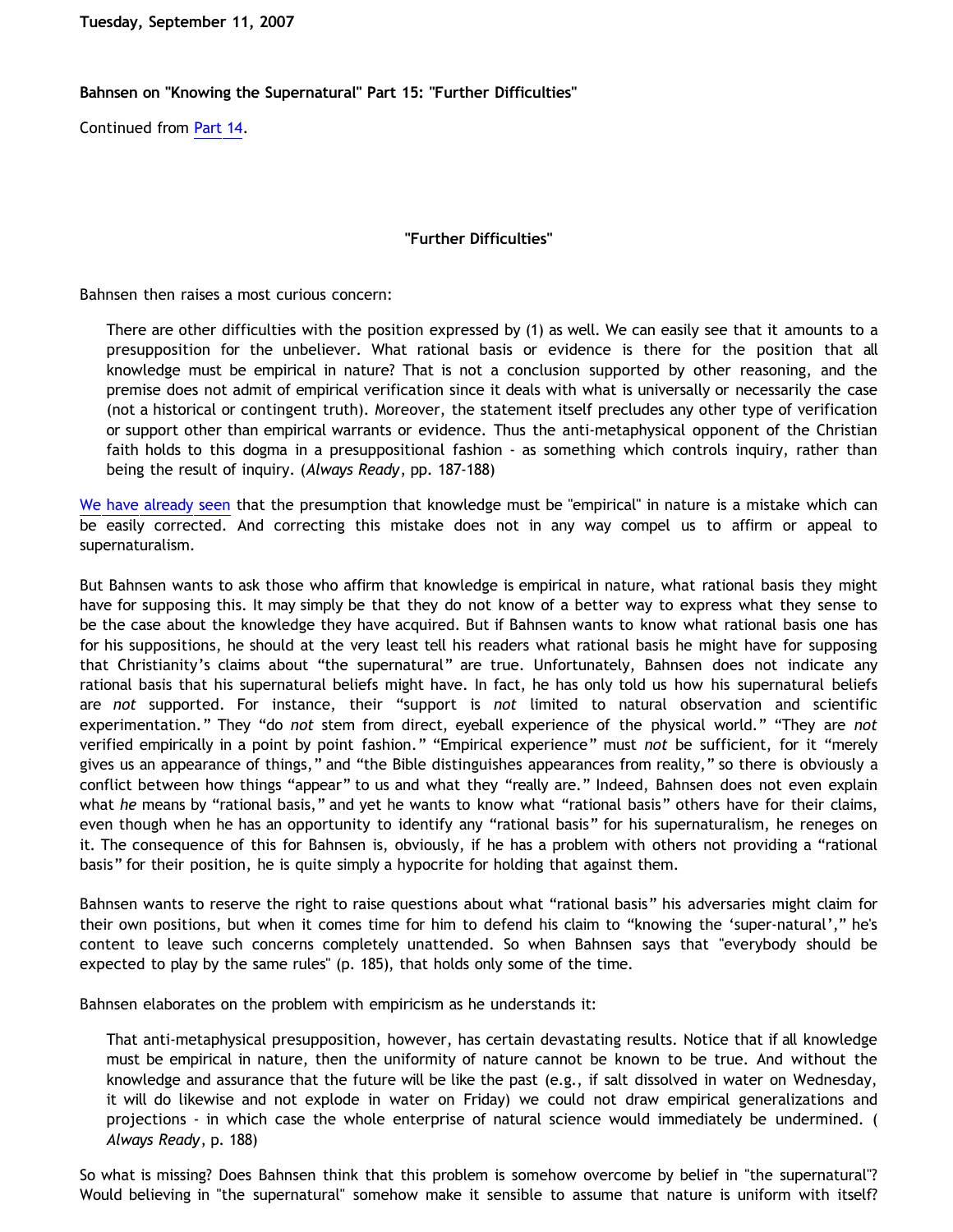How would this follow? Bahnsen likes to raise problems, but doesn't explain how we can resolve them.

Let us entertain Bahnsen's supposition that "if all knowledge must be empirical in nature, then the uniformity of nature cannot be known to be true." Unfortunately, Bahnsen nowhere explains why this would be the case. Moreover, Bahnsen does not correct the error in the assumption that "all knowledge must be empirical in nature" by pointing out the fact that knowledge is actually *conceptual* in nature. Why doesn't he do this? I suspect there are two factors involved here: 1) Bahnsen does not understand that knowledge is conceptual in nature because he does not have a conceptual understanding of knowledge (and this in turn is due to the fact that the biblical worldview has no native theory of concepts); and 2) a conceptual understanding of knowledge would actually undermine the presuppositional apologetic, since presuppositionalism is geared toward exploiting Christianity's lack of an understanding of concepts in order to attack the human mind. In fact, had Bahnsen understood the nature of his mind and of knowledge before he became a Christian, he probably would never have become a Christian in the first place.

Also noteworthy is the fact that Bahnsen raises against non-Christians the very concern non-Christians could easily (and rightfully) raise against Christianity, given its commitment to [metaphysical subjectivism](http://bahnsenburner.blogspot.com/2006/12/theism-and-subjective-metaphysics.html), its lack of a viable conceptual theory and its moral proscriptions against autonomous judgment.

If I truly believed that the universe in which I exist were a creation of an invisible supernatural being which had the power to manipulate at any time or any place any object which exists in this universe, including myself, how would I know that salt would dissolve in water on one day, and not explode in water on other days? Bahnsen's mentor Cornelius Van Til tells us that the Christian god

may at any time take one *fact* and set it into a new relation to created law. That is, there is no inherent reason in the facts or laws themselves why this should not be done. It is this sort of conception of the relation of facts and laws, of the temporal one and many, imbedded as it is in the idea of God in which we profess to believe, that we need in order to make room for miracles. And miracles are at the heart of the Christian position. (*The Defense of the Faith*, p. 27)

On this "presupposition," the ruling consciousness ("God") could decide that, on Wednesday, it is a fact that salt dissolves in water, and on Friday, it is a fact that salt explodes in water. It can do this, according to Van Til, because "there is no inherent reason in the facts or laws themselves why this should not be done." It is simply setting the fact of how salt responds to water "into a new relation to created law," which it can do at will, and without advance notice or approval of the church elders. If one were to believe that such a thing as Van Til's god were real and active in the universe, where's this "assurance that the future will be like the past" that Bahnsen speaks of? If I truly believed that facts could be altered by the will of an invisible supernatural consciousness, how I could acquire the foreknowledge that it would or would not manipulate some object in my experience or some state of affairs in my life? How could I know that salt always dissolves in water? What if the ruling consciousness planned that later today salt will cease dissolving in water, and turn into rubber trees when it comes into contact with water? Surely the Christian believes that his god has the ability to do this. So what tells the believer that it won't do this or something else that is as absurd? What if the ruling consciousness is having a bad day, prone to wrath as the bible says it is? What if it's in a bad mood, and decides to send a tornado, earthquake, hurricane, or tsunami? Or, perhaps it decides to whip reality around such that utterly unpredictable chaos ensues? On Christianity's premises, we are to accept that such things are possible on the basis of the will of an invisible supernatural consciousness. But Christianity's defenders seem oblivious of the implications such views have for epistemology, which is utterly ironic given their characterization of rival positions.

Suppose I assumed what Christianity says is true, that there is an invisible supernatural being which can alter the facts of the universe at will. Even if I deluded myself into thinking I could forecast events before they happen, such as salt dissolving in water, my bus coming on schedule, or the sun warming the day, I do not know how I could acquire any degree of confidence in my forecasts, for my mind is not a supernatural mind, nor does my mind have the power to read the mind of any invisible supernatural consciousness (I cannot "think the thoughts" of an omniscient, infallible being after it, and I'm simply too honest to pretend that I can). In essence, all inductive generalizations and projections would be worthless. Some might perchance come true, but not because my inductive inferences were cogent. Only because my conclusions happened to coincide with the present wishes of the ruling consciousness would they seem to be true. Epistemology would thus be reduced to a crapshoot. But even here, "true" is a contextual assessment, and there would be no context corresponding to what actually happens available to me, for I would be unable to assume that the present is a reliable indicator of the future. If Christianity were true, as Van Til indicates, there would be no necessary relationship between an entity and its own actions, just as there would be "no inherent reason" why the ruling consciousness could not